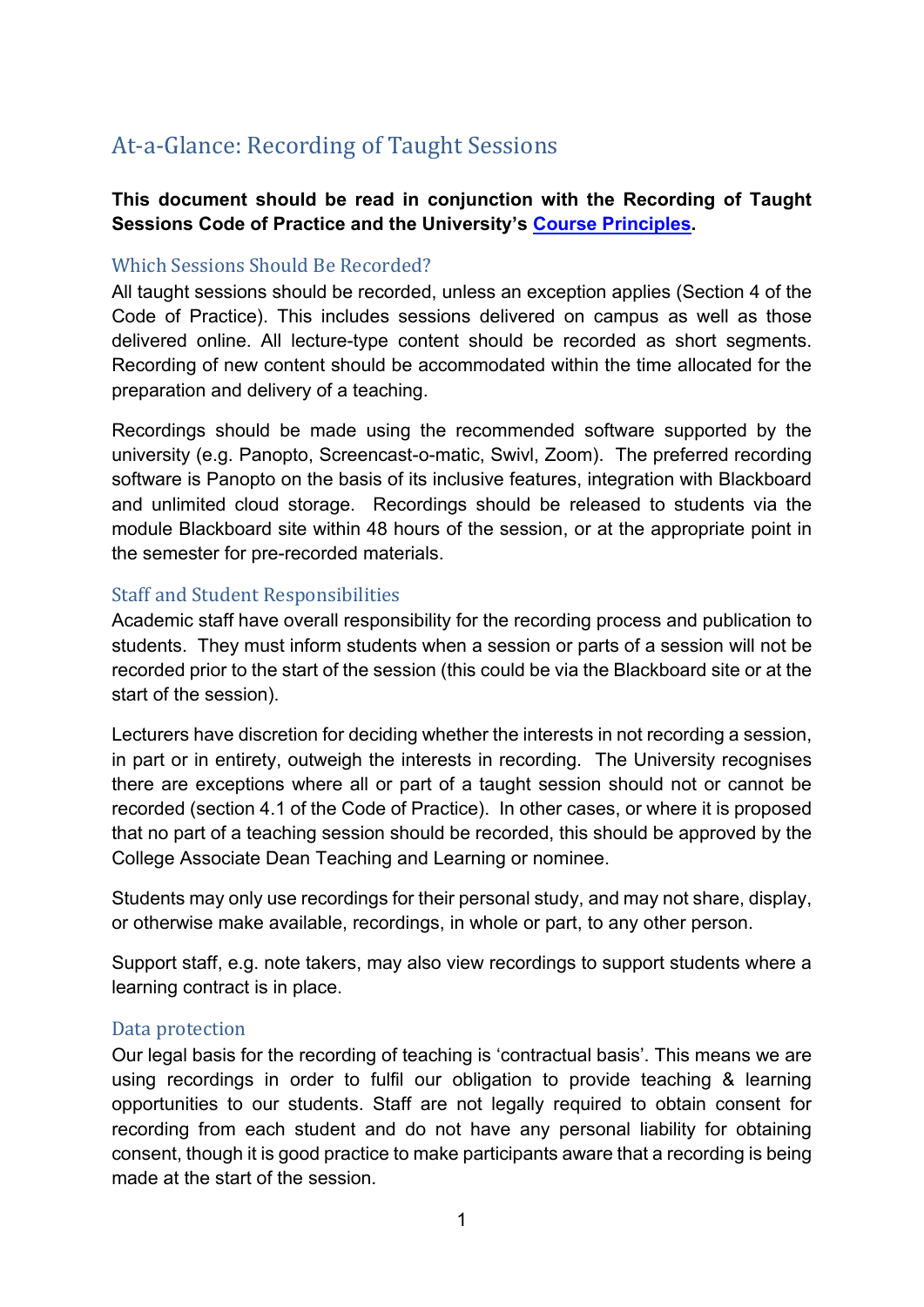Under data protection legislation students have the right to request their contributions to be removed from recordings. Where it is appropriate and resource allows, edits can be made to remove an individual from a recording. Similarly, if students raise objections to being recorded at the start of the taught session, a compromise should be made to allow fulfilling the contractual basis for recording for the other students (e.g., a student can sit away from the camera if on campus or keep their own camera off it the session is taking place remotely).

Where activities other than taught sessions are to be recorded, such as assessed student presentations or staff meetings, explicit informed consent of participants is required.

If there are any individual cases with specific concerns, the [Information Governance](https://sheffieldhallam.sharepoint.com/sites/3037/SitePages/Information%20Governance.aspx)  [team](https://sheffieldhallam.sharepoint.com/sites/3037/SitePages/Information%20Governance.aspx) is available for advice and any suspected data protection breach would be dealt with through the approved University [process.](https://sheffieldhallam.sharepoint.com/sites/3037/SitePages/Data-Incident-Breaches.aspx)

### <span id="page-1-0"></span>Performance Rights

Performance rights reside with the member of staff (Section 6 of the Code of Practice). The retention of performance rights by staff was specifically included to prevent the use of a video from one cohort with another cohort without the staff member's permission. Releasing recordings via the relevant Blackboard sites ensures only the relevant cohort of students can access and review the recordings provided to them for the duration of their studies.

However, individual staff members may want to provide their previous recordings to their new students – this would be an individual choice by staff and is the direct result of them retaining the performance rights. This approach will also enable staff to make best use of their recordings, manage their time and adopt approaches to teaching such as 'flipped classroom' to engage their students.

#### Support

- In the case of an issue with hardware, please contact IT Help (x3333).
- Support in using Panopto is available through the [Digital Learning drop-in,](https://eu.bbcollab.com/guest/951a12d541a04de28f9260578ce901e5) via the [Digital Learning email address,](mailto:digitallearning@shu.ac.uk) and from your [departmental Digital Learning](https://blog.shu.ac.uk/digitallearning/digital-learning-contacts/)  [contacts.](https://blog.shu.ac.uk/digitallearning/digital-learning-contacts/)

Further information on Management of Data and Recordings, Exceptions to Recording, Intellectual Property and Performance Rights and Web Accessibility can be found in the Recording of Taught Sessions Code of Practice below.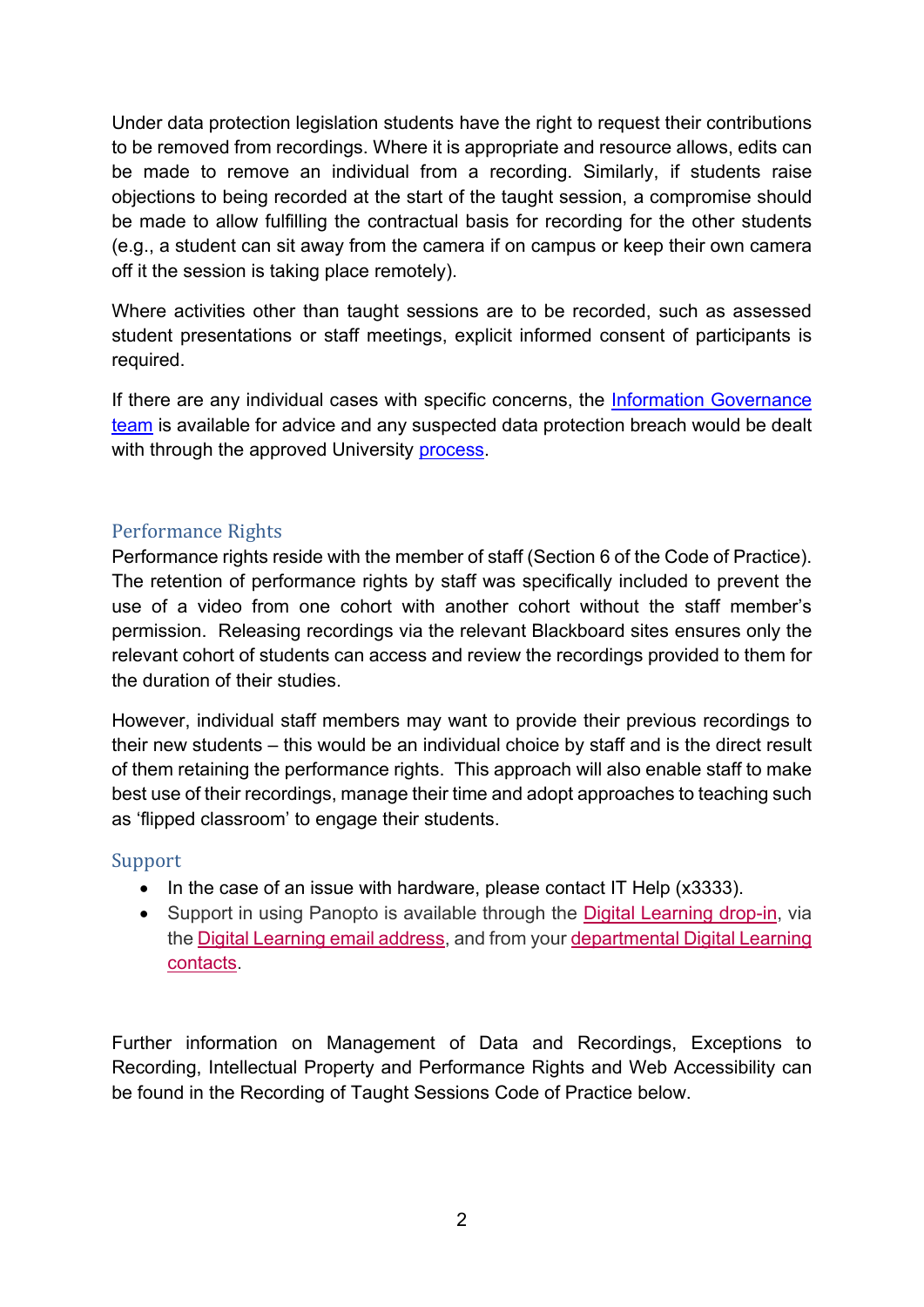# <span id="page-2-0"></span>Code of Practice for Recording of Taught Sessions

# Contents

| 1.             |                                                                        |  |
|----------------|------------------------------------------------------------------------|--|
| 2.             |                                                                        |  |
|                |                                                                        |  |
|                |                                                                        |  |
|                |                                                                        |  |
|                |                                                                        |  |
|                |                                                                        |  |
|                |                                                                        |  |
| 3.             |                                                                        |  |
|                |                                                                        |  |
|                |                                                                        |  |
|                |                                                                        |  |
|                |                                                                        |  |
|                |                                                                        |  |
| 4.             |                                                                        |  |
|                |                                                                        |  |
|                |                                                                        |  |
| 5.             |                                                                        |  |
| 6.             |                                                                        |  |
| 7 <sub>1</sub> |                                                                        |  |
| 8.             | Student Presentations and Other Assessed and Non-assessed Activities 9 |  |
| 9.             |                                                                        |  |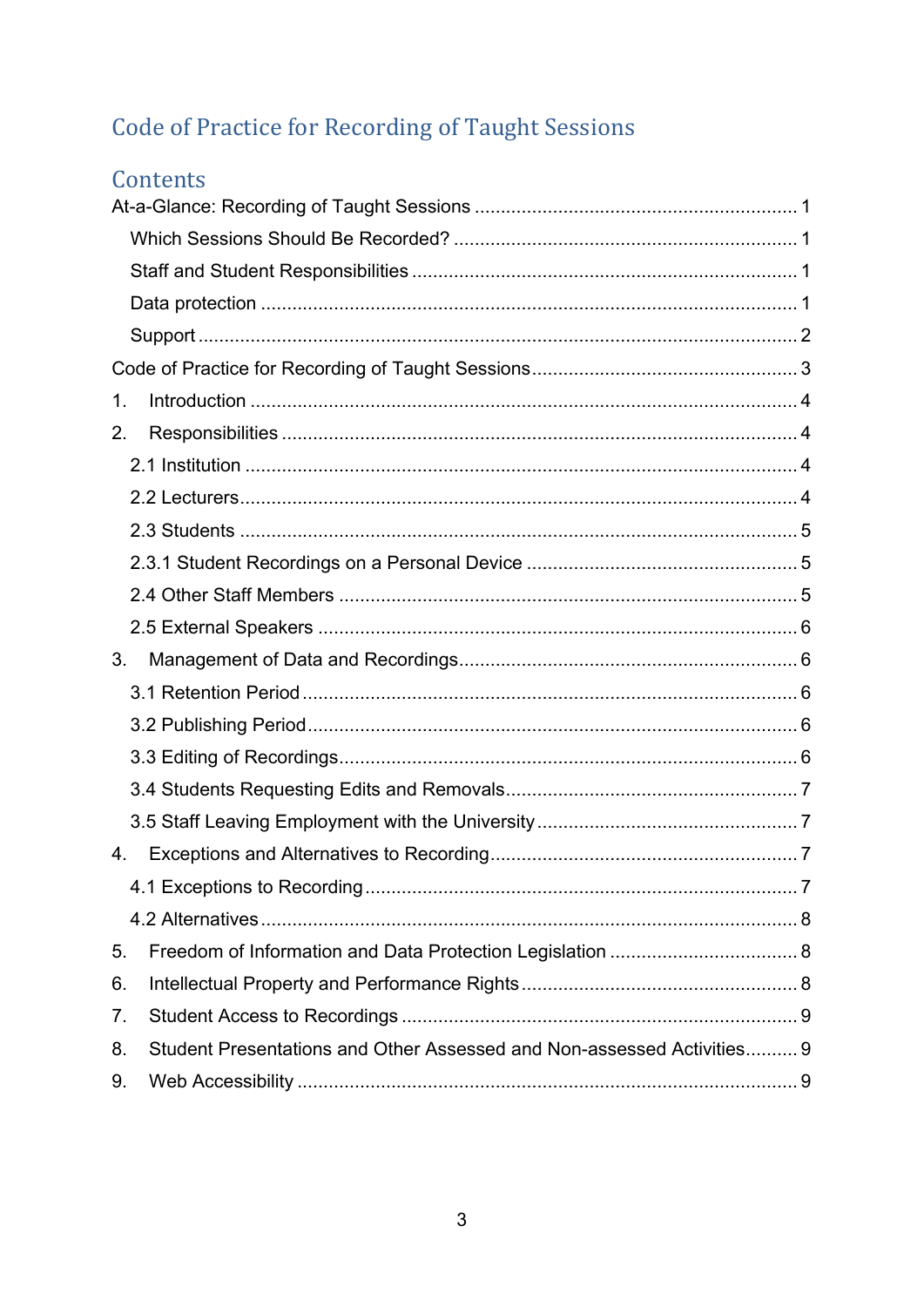### <span id="page-3-0"></span>1. Introduction

This document outlines staff responsibilities and best practice relating to the recording of taught sessions (recordings) at Sheffield Hallam University (the University) as determined by Autumn 2021-22 Delivery Framework:

2.18 *Taught sessions will be recorded and made available to students in line with the Code of Practice for Recording of Taught Sessions.*

Recording at the University is intended to support student learning and the overall learning experience by allowing students to view, participate in or recap taught sessions, as well as allowing lecturers to reflect on their own teaching practices. It is not to be used to monitor or assess staff performance, unless specifically agreed with the staff member, e.g. as part of a professional body assessment process.

Recording is a component of our approach to teaching and learning at the University and on-campus taught sessions should be recorded in addition to online ones. Depending on individual circumstances and University guidance at the time, it may be necessary to offer taught sessions as remote learning only which may be delivered from campus or from a different location.

### <span id="page-3-1"></span>2. Responsibilities

### <span id="page-3-2"></span>2.1 Institution

The University will provide recordings to students on the Blackboard site of the module to which the taught session relates. By default, it will also provide access to the staff associated with the Blackboard site for the module.

The University will also provide sources of advice to lecturers e.g. queries over potential copyright infringement, including the [Library Copyright Service.](https://libguides.shu.ac.uk/copyright) The University will offer training opportunities for staff and access to relevant training materials for staff and students, to support both groups in the effective practices related to recording.

The University will ensure there is clearly visible signage in teaching rooms to indicate whether a venue is equipped for recording.

### <span id="page-3-3"></span>2.2 Lecturers

Lecturers have overall responsibility for the recording process and final recordings and are responsible for ensuring that:

- I. recorded materials comply with copyright rules;
- II. visible citations are provided for third party materials, such as photographs or illustrations, used on slides and for existing video and audio recordings used within recorded teaching. These citations should include, at minimum, the names of the material and its author/creator, and ideally a link to the source.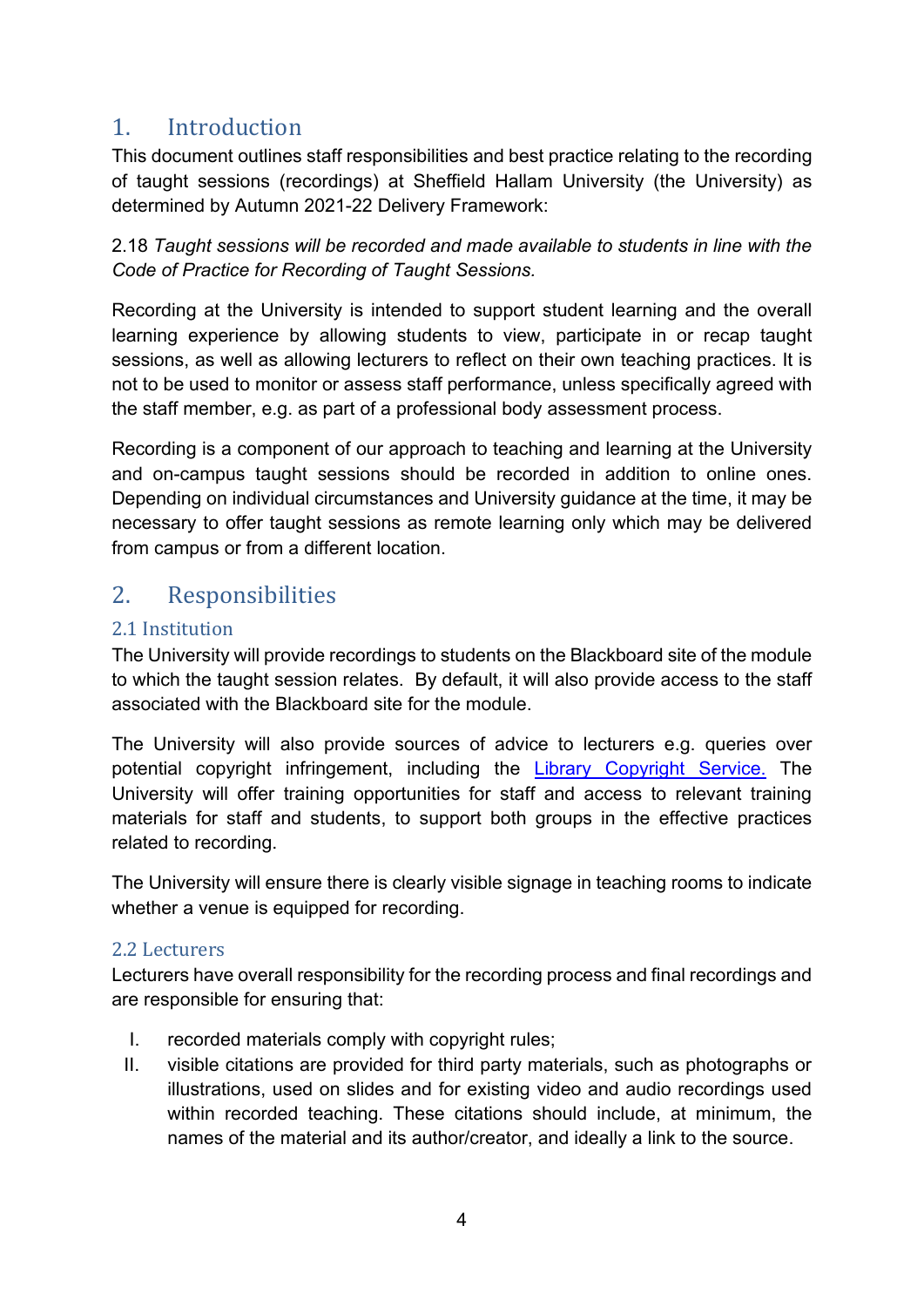Additionally, lecturers have the discretion to pause recordings of taught sessions, though students should be informed when this happens so that they can take fuller notes.

Where recordings are made in advance, i.e. not during a live taught session, the content should be planned to reduce the need to pause or later edit recordings to remove unsuitable material.

Lecturers are not responsible for the use of comment and chat functionality by students.

### <span id="page-4-0"></span>2.3 Students

Students may only use recordings for their personal study, and may not share, display, or otherwise make available, recordings, in whole or part, to any other person. Where students are allowed to download recordings for offline viewing, they must delete any downloaded recordings once they are no longer enrolled at the University.

Students must not disclose personal data in a recording or the associated comment and chat functionality, though they should use their real name to ensure accountability.

Students must adhere to the University's [Code of Conduct for Students](https://students.shu.ac.uk/shuspacecontent/my_course/student-code-conduct) when participating in discussions and using commenting functionality.

The University reserves the right to investigate any misuse of recordings and follow the [student disciplinary regulations.](https://students.shu.ac.uk/regulations/conduct_discipline/Disciplinary%20Regulations%20for%20Students.pdf)

#### <span id="page-4-1"></span>2.3.1 Student Recordings on a Personal Device

Where recording is not used, the students may still be allowed to make personal recordings based on the University's [guidelines for student recordings.](https://students.shu.ac.uk/regulations/it/Guidelines%20for%20students%20on%20recording%20teaching.pdf) However, where recordings are provided, students should not make their own recordings on a personal device (unless this is a reasonable adjustment covered in their learning contract) as this does not allow lecturers to remove any sensitive sections of the session that should not be recorded.

#### <span id="page-4-2"></span>2.4 Other Staff Members

This staff group may, for example, include Hallam Help staff, staff providing support for students with learning contracts, e.g. note takers, IT staff or lecturers teaching other modules and courses.

Recordings may be made available to note takers to support students with learning contracts, rather than requiring live attendance at the session by the note taker.

University staff who hold non-teaching roles may find the recording ability useful for purposes such as student engagement and support, staff training, departmental/University meetings, etc. Recording of these situations is acceptable provided that all involved explicitly give their consent and the recordings are not shared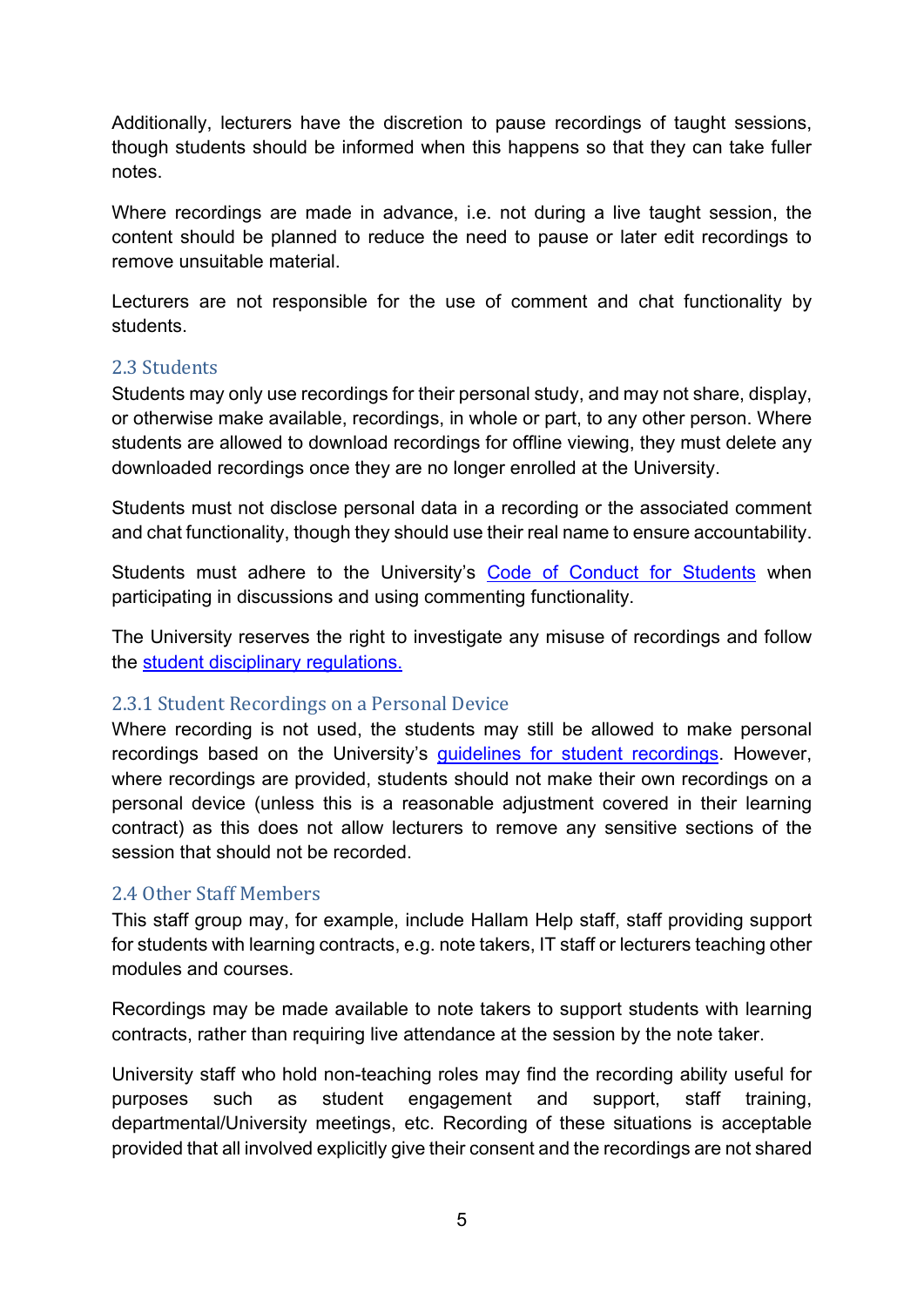with non-attendees, as this use is not covered by the same contractual basis as recording taught sessions.

A range of other software products and *guidance* on their use are available at the University and staff who wish to make a recording are free to determine the appropriate platform from those supported by the university, such as Zoom, Blackboard Collaborate or Microsoft Teams .

### <span id="page-5-0"></span>2.5 External Speakers

Where speakers from external organisations are delivering lectures, in whole or part, to students, written consent of the speaker to record and share with the relevant students must be obtained in advance of the recording being created. The external speaker is free to refuse to be recorded or later request that a published recording is taken offline without needing to state a reason. External speakers (or their employer, as appropriate) retain copyright on work and any other intellectual property rights they generate and, by accepting the terms of the external speaker agreement on recording, agree to grant the University a non-exclusive licence to use the recording solely for the purpose of supporting learning and teaching at the University.

### <span id="page-5-1"></span>3. Management of Data and Recordings

### <span id="page-5-2"></span>3.1 Retention Period

Recordings should be retained in line with the University's **[Blackboard retention period](https://telhelp.shu.ac.uk/know-about-using-blackboard-shu)** as students will access recording through their module sites. Blackboard sites will normally be available for 30 days after the last student who was enrolled on the module completes that course. The module site is then removed from the live system and archived. Module sites are retained for 24 months after archive.

### <span id="page-5-3"></span>3.2 Publishing Period

Recording is a component of our approach to teaching and learning at the University and the [consolidated guidance for course delivery](https://blog.shu.ac.uk/teachingdelivery/course-delivery/consolidated-guidance/) should be adhered to.

Specifically, all synchronous, 'live' on-campus and online learning activities will be timetabled to provide a guide for learning for students. Recordings of these activities should also be published to students through Blackboard within 48 hours at the latest.

All lectures should normally be delivered asynchronously as pre-recorded videos and remain available to students in line with the retention period.

### <span id="page-5-4"></span>3.3 Editing of Recordings

Individual staff retain control over their own recordings, including editing and removal.

The University reserves the right to make edits and removals to recordings if deemed necessary for legal or data protection reasons. This should only be done in exceptional circumstances and the shortest section possible would be removed.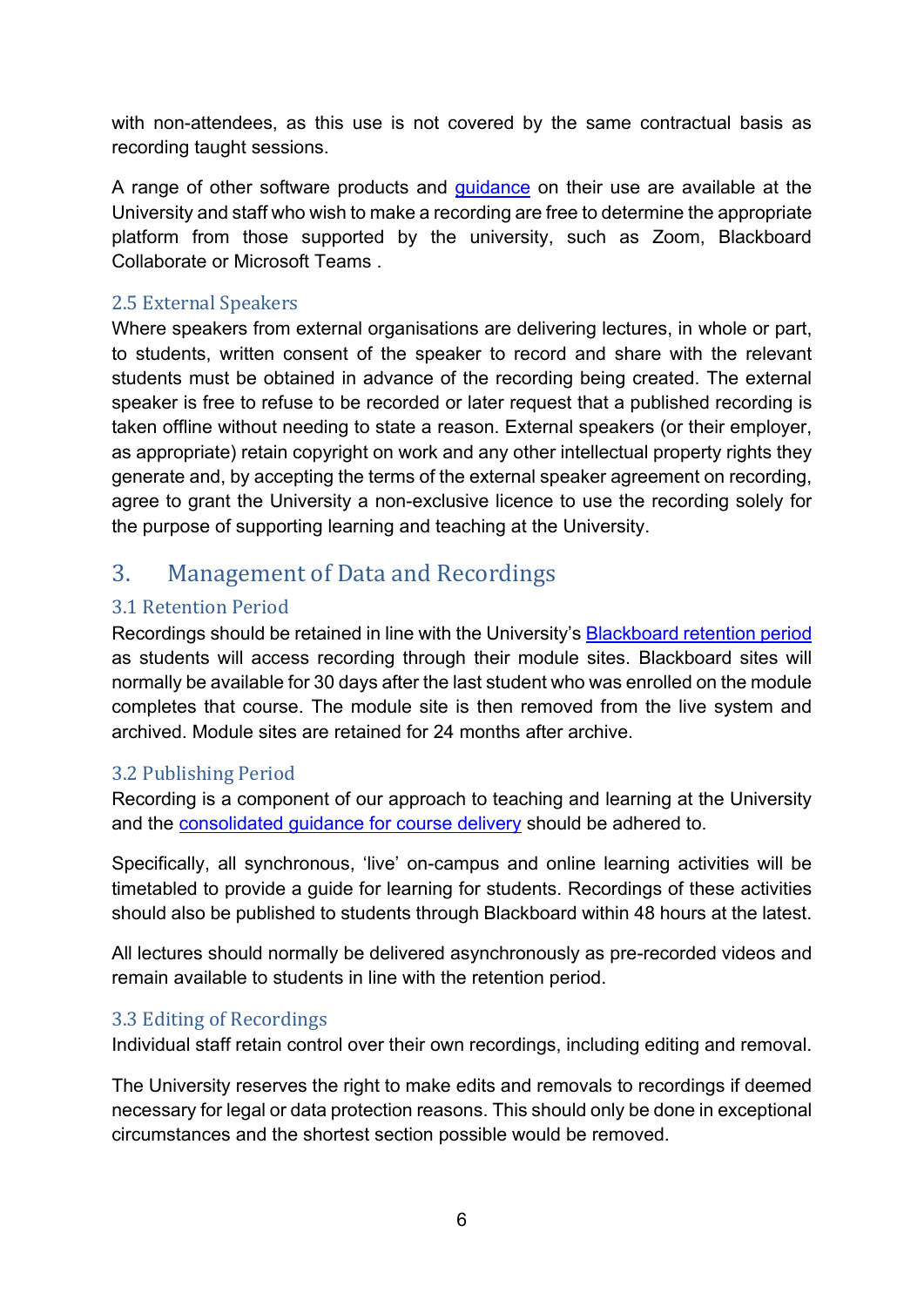### <span id="page-6-0"></span>3.4 Students Requesting Edits and Removals

Students can request the editing of a recording in order to have any of their own [personal data](https://students.shu.ac.uk/regulations/personal_information/DP_Individual_Rights_Subject_Access.html) removed. The student should contact the relevant lecturer to request this in the first instance. Agreeing to the request is at the discretion of the lecturer who will take into account the data protection legislation, as well as whether the request can be resourced and is appropriate. The lecturer may wish to contact the Information Governance Team for advice on specific cases.

If a student does not agree with their lecturer's decision, they should raise a complaint through the [student complaint procedure.](https://students.shu.ac.uk/regulations/appeals_and_complaints/)

### <span id="page-6-1"></span>3.5 Staff Leaving Employment with the University

Where a member of staff leaves the university during the academic year, any recordings they have produced during that year will be retained for use in line with the University's archiving and retention period for Blackboard (see 3.1). This means the recordings will remain available to the relevant students until the end of the academic year and then removed. This is to ensure that students are not disadvantaged by changes to the course team.

As the university retains the copyright of the recordings and the materials they contain, these should not be used by the leaving staff member at any future employer without the explicit permission of the relevant head of department.

### <span id="page-6-2"></span>4. Exceptions and Alternatives to Recording

### <span id="page-6-3"></span>4.1 Exceptions to Recording

The University recognises there are situations where all or part of a taught session should not or cannot be recorded. Among these are that:

- i. there may be legal, ethical or privacy reasons for not recording part or all of a session;
- ii. there are teaching approaches that may not be suitable for recording, such as those with a high degree of interactivity;
- iii. the recording service is not available in the room e.g. specialist spaces where bespoke recording arrangements may need to be made.

In other cases, or where it is proposed that no part of a teaching session should be recorded, this should be approved by the College Associate Dean Teaching and Learning or nominee and the information communicated to the relevant students prior to the start of the session.

Lecturers have discretion for deciding whether the interests in not recording a session, in part or in entirety, outweigh the interests in recording. They should consider whether the options to either pause recording or to later edit the recording would allow sections of the session to be recorded.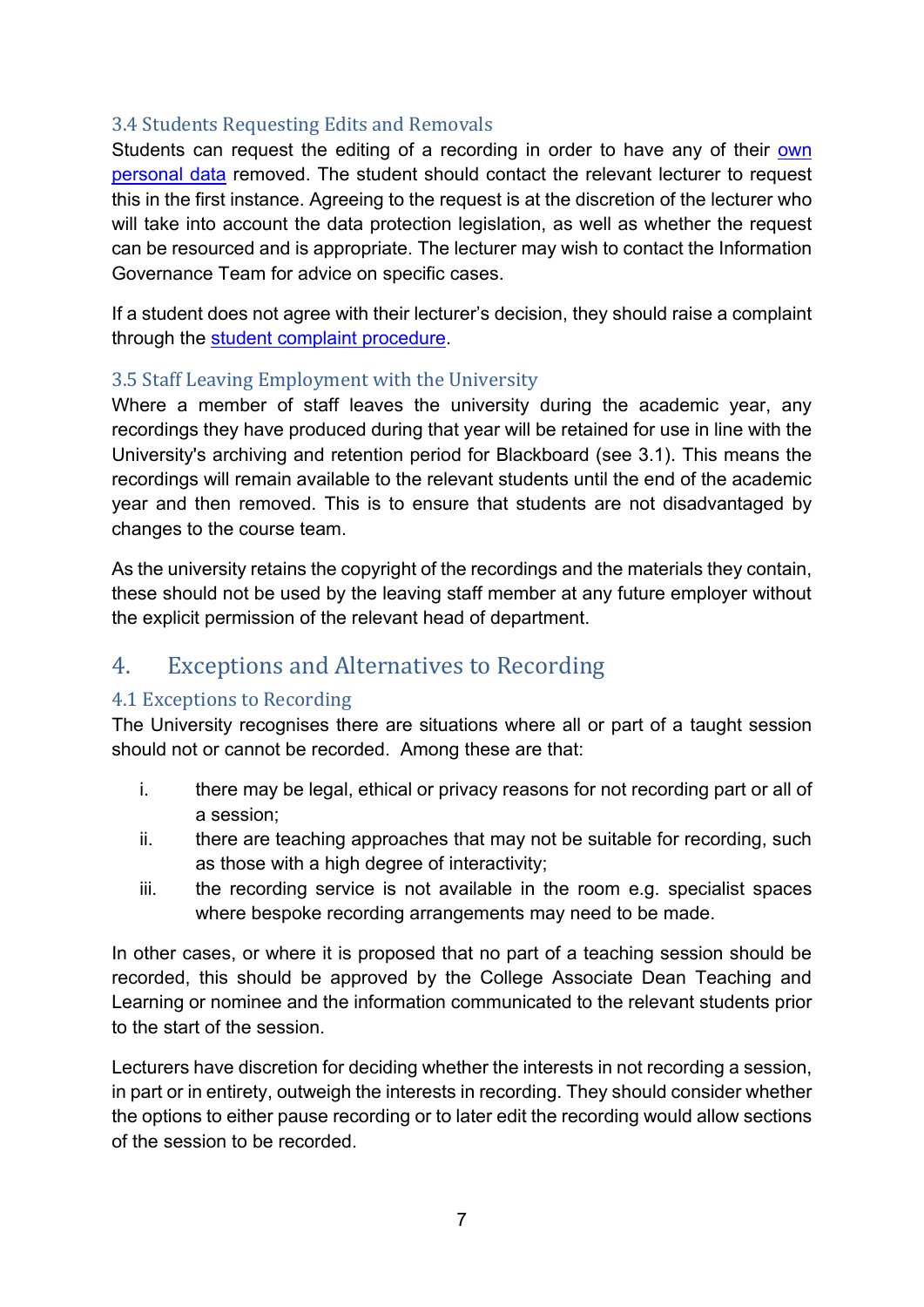Where recording has been halted without prior planning, such as due to technical issues or the nature of student input, this should announced in the session immediately prior to the recording being halted, in order to reduce student confusion.

### <span id="page-7-0"></span>4.2 Alternatives

Where a valid exception means that recording of a full or part taught session is not appropriate, an equivalent method of providing the students with the same information should be considered, where possible. These might include:

- restarting the recording at the end of a discussion section and providing a brief summary of the key points raised.
- sharing a written summary of the material that was not recorded and which has any sensitive aspects removed.
- pre-recorded demonstrations of techniques where the timetabled room does not have the required recording equipment to adequately record the material live.
- linking to publicly available videos made by third parties that cover the same or similar material, supported by a document that provides additional context for the students.

### <span id="page-7-1"></span>5. Freedom of Information and Data Protection Legislation

The University has carried out [data protection impact assessment](https://sheffieldhallam.sharepoint.com/:w:/s/4027/EU3vRpf-fMVKkUp7aBuDy5UBZHi3_xk45I_5U5A70BqLEg?e=45YMy5) for the recording of taught sessions.

[Data protection guidance](https://students.shu.ac.uk/regulations/personal_information/index.html) is available.

The University would normally consider recordings of taught sessions that include personal data to be included in responses to subject access requests. Further [guidance](https://students.shu.ac.uk/regulations/personal_information/DP_Individual_Rights_Subject_Access.html) is available.

### <span id="page-7-2"></span>6. Intellectual Property and Performance Rights

In accordance with the Intellectual Property Policy for Lecturers and Research Staff. copyright ownership of recordings of University employees lies with the University.

Performance rights reside with the lecturer and other recorded participants, who are expected to agree to the recording and agree that the University may use their performance for the purpose of supporting learning and teaching at the University in line with the retention and publishing periods.

A lecturer may use recordings of their own sessions within their own performance review or to facilitate peer observation of their teaching. The lecturer must inform attendees that a taught session will be recorded and used for the purpose of peer observation and/or their own performance review.

Use of third-party materials may fall within the "fair dealing" copyright exception if used for the sole purpose of illustration for instruction. Notwithstanding this, where a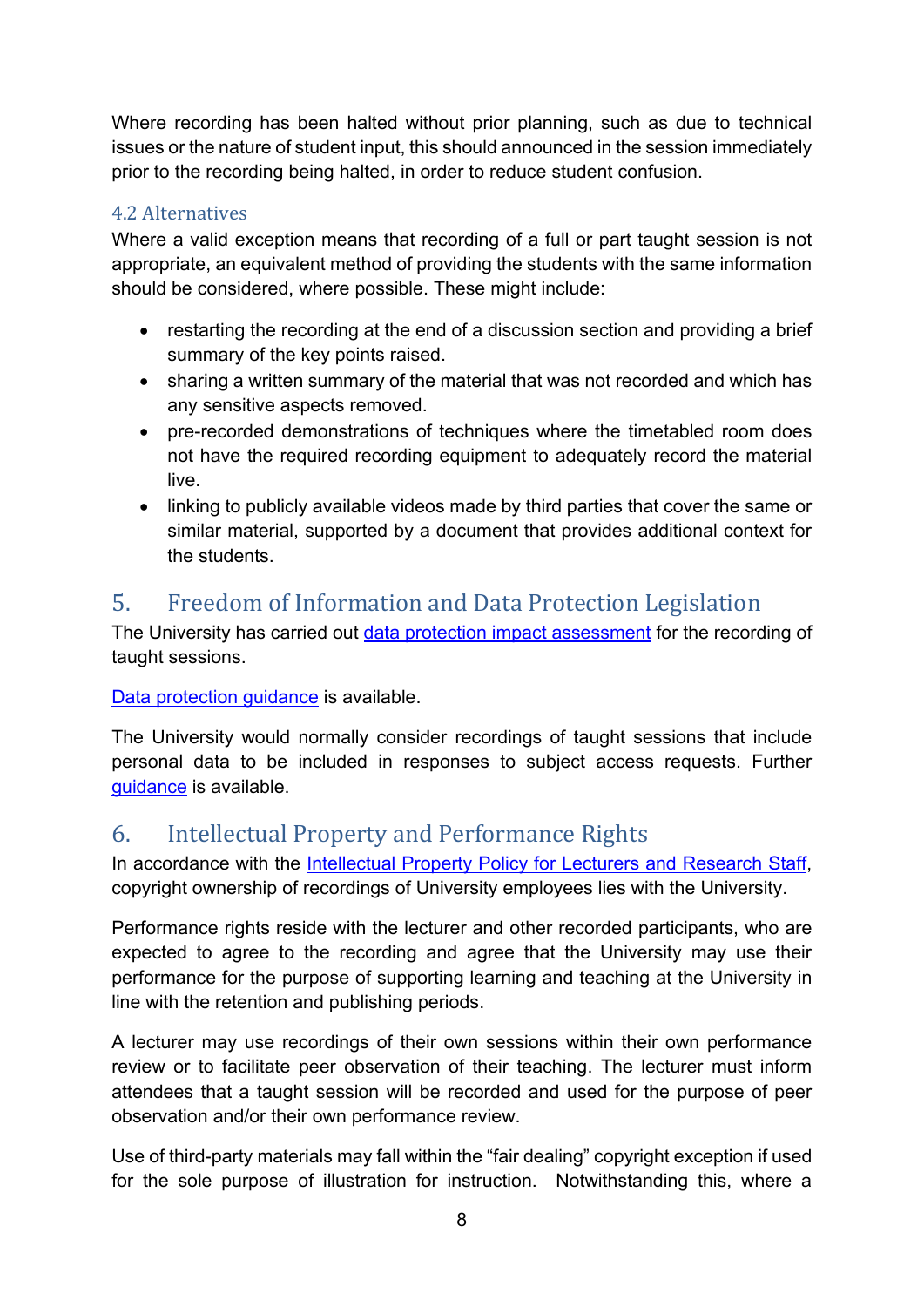session includes broadcast or other material under a licence that does not clearly permit copying that material further, the lecturer must pause the recording while using the licenced material or edit it out of the recording prior to publication. Where appropriate, lecturers should subsequently provide students with separate access to the licenced material (for example, linking it from the module site in Blackboard).

# <span id="page-8-0"></span>7. Student Access to Recordings

Students will have access through Blackboard to published recordings from the modules on which they are enrolled. Students will normally have access to their recordings for the duration of their enrolment. Recordings will not normally be available to students not enrolled on those modules; however lecturers may choose to use their existing recordings with other cohorts provided that it does not replace contact time.

# <span id="page-8-1"></span>8. Student Presentations and Other Assessed and Non-assessed Activities

Recording can be used to capture presentations given by students for assessment purposes, such as for group assessments or oral examinations. In such instances explicit informed consent must be obtained from the students.

Students should be made aware as early as possible during module delivery (e.g. at the start of the semester) that recording will be part of their form of assessment.

These recordings are only to be used for the purposes of assessment and moderation and must be deleted after the relevant assessment board sitting. Consent forms must be retained until the recording is deleted. A recording may be released to a student in that recording at the lecturer's discretion, but it shall not be published wider.

# <span id="page-8-2"></span>9. Web Accessibility

Web accessibility legislation requires that subtitles be available in video recordings produced by public sector bodies, including universities. The Panopto platform provided by the University will automatically generate these subtitles in order to meet this legislative requirement and the University's moral obligation to students. However, students must be aware that the subtitles are automatically generated and may contain errors, so subtitles should not be solely relied on for revision purposes.

Staff are not required to review and/or edit automatically generated subtitles before publishing recordings.

Students may bring subtitling errors to the attention of their lecturers so that they can be corrected. In addition, lecturers and other presenters should follow the University's [web accessibility guidance](https://sheffieldhallam.sharepoint.com/sites/4071) when developing materials that will be used in recordings in order to reduce potential barriers for students in viewing the content.